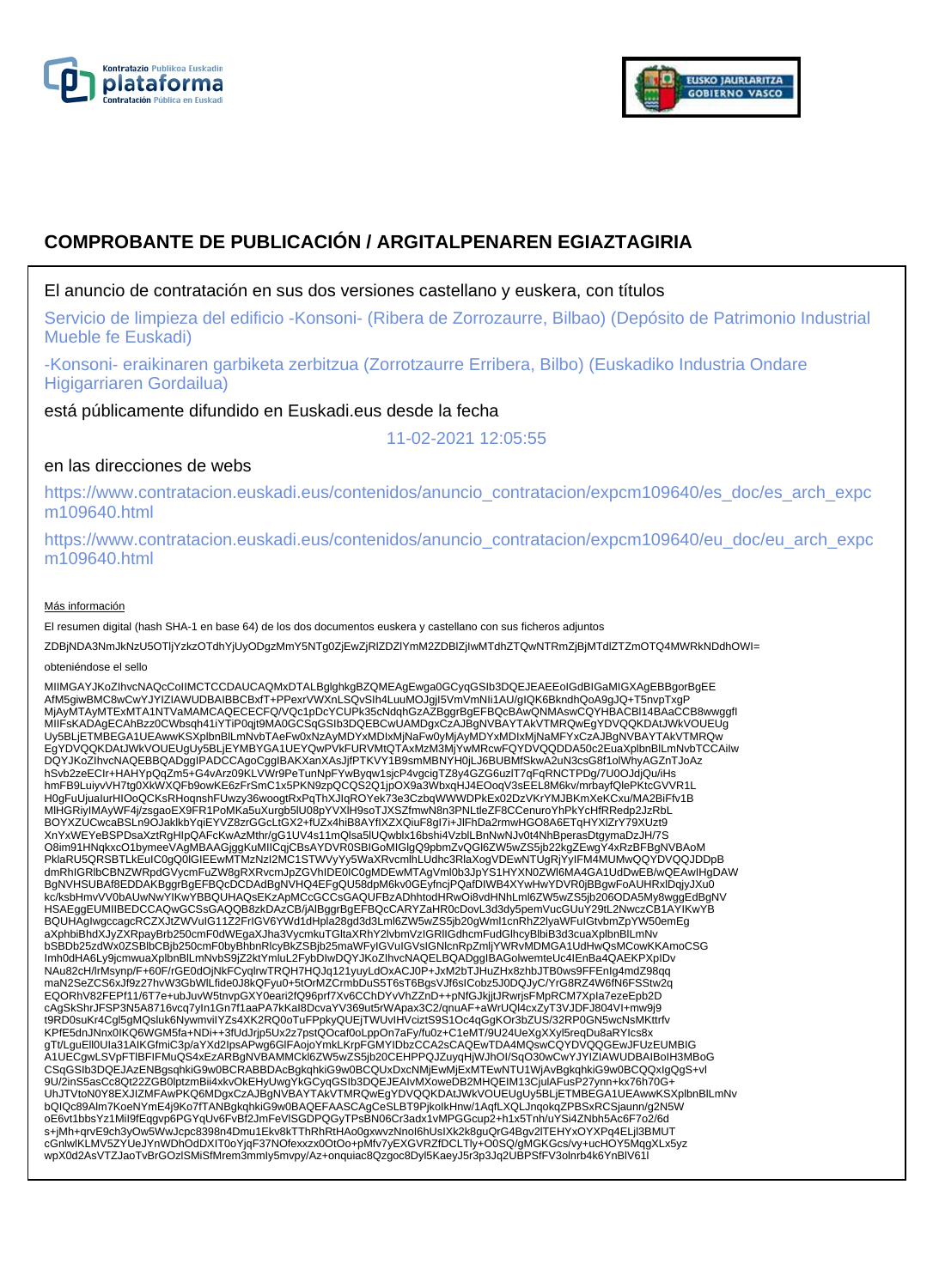



TOm0RIZVMm8pW3lXh9N9U8/++8/IeIcQgZiesNPPHxSbCj/3TUV8lGYxOC9GGNcAmZ1NPOrQLkESrbh8JEnLN05d57rh3iEJYUzO iGbRZDr9zbZHn1I1vfEfyEvfU09tGul3QLcXeMdJIvvjAKZHHx3/7fWmEU2zg/1ykQRdYKhWsNWUQe73b2G3snz87oqBhAWXb5Dm b6XkHLZ1VcHfqF7H/yBxm/+IyeZzecAGkA==

### Kontratuaren iragarkia, gaztelaniaz eta eskaraz, izenburuekin

Servicio de limpieza del edificio -Konsoni- (Ribera de Zorrozaurre, Bilbao) (Depósito de Patrimonio Industrial Mueble fe Euskadi)

-Konsoni- eraikinaren garbiketa zerbitzua (Zorrotzaurre Erribera, Bilbo) (Euskadiko Industria Ondare Higigarriaren Gordailua)

Euskadi.eus webgunean argitaratzen da data honetatik

2021-02-11 12:05:55

### web hauen helbideetan

https://www.contratacion.euskadi.eus/contenidos/anuncio\_contratacion/expcm109640/es\_doc/es\_arch\_expc m109640.html

https://www.contratacion.euskadi.eus/contenidos/anuncio\_contratacion/expcm109640/eu\_doc/eu\_arch\_expc m109640.html

#### Informazio gehiago

Bi dokumentuen (euskara eta gaztelania) laburpen digitala (hash SHA-1, 64 oinarriarekin), erantsitako fitxategiekin ZDBjNDA3NmJkNzU5OTljYzkzOTdhYjUyODgzMmY5NTg0ZjEwZjRlZDZlYmM2ZDBlZjIwMTdhZTQwNTRmZjBjMTdlZTZmOTQ4MWRkNDdhOWI= denboran digitalki zigilatu zuena

#### zigilua lortzen

MIIMGAYJKoZIhvcNAQcCoIIMCTCCDAUCAQMxDTALBglghkgBZQMEAgEwga0GCyqGSIb3DQEJEAEEoIGdBIGaMIGXAgEBBgorBgEE AfM5giwBMC8wCwYJYIZIAWUDBAIBBCBxfT+PPexrVWXnLSQvSIh4LuuMOJgjI5VmVmNIi1AU/gIQK6BkndhQoA9gJQ+T5nvpTxgP MjAyMTAyMTExMTA1NTVaMAMCAQECECFQ/VQc1pDcYCUPk35cNdqhGzAZBggrBgEFBQcBAwQNMAswCQYHBACBl14BAaCCB8wwggfI MIIFsKADAgECAhBzz0CWbsqh41iYTiP0qjt9MA0GCSqGSIb3DQEBCwUAMDgxCzAJBgNVBAYTAkVTMRQwEgYDVQQKDAtJWkVOUEUg Uy5BLjETMBEGA1UEAwwKSXplbnBlLmNvbTAeFw0xNzAyMDYxMDIxMjNaFw0yMjAyMDYxMDIxMjNaMFYxCzAJBgNVBAYTAkVTMRQw EgYDVQQKDAtJWkVOUEUgUy5BLjEYMBYGA1UEYQwPVkFURVMtQTAxMzM3MjYwMRcwFQYDVQQDDA50c2EuaXplbnBlLmNvbTCCAiIw DQYJKoZIhvcNAQEBBQADggIPADCCAgoCggIBAKXanXAsJjfPTKVY1B9smMBNYH0jLJ6BUBMfSkwA2uN3csG8f1olWhyAGZnTJoAz<br>hSvb2zeECIr+HAHYpQqZm5+G4vArz09KLVWr9PeTunNpFYwByqw1sjcP4vgcigTZ8y4GZG6uzlT7qFqRNCTPDg/7U0OJdjQu/iHs hmFB9LuiyvVH7tg0XkWXQFb9owKE6zFrSmC1x5PKN9zpQCQS2Q1jpOX9a3WbxqHJ4EOoqV3sEEL8M6kv/mrbayfQlePKtcGVVR1L<br>H0gFuUjuaIurHIOoQCKsRHoqnshFUwzy36woogtRxPqThXJIqROYek73e3CzbqWWWDPkEx02DzVKrYMJBKmXeKCxu/MA2BiFfv1B MlHGRiyIMAyWF4j/zsgaoEX9FR1PoMKa5uXurgb5lU08pYVXlH9soTJXSZfmwN8n3PNLtleZF8CCenuroYhPkYcHfRRedp2JzRbL BOYXZUCwcaBSLn9OJaklkbYqiEYVZ8zrGGcLtGX2+fUZx4hiB8AYfIXZXQiuF8gl7i+JlFhDa2rmwHGO8A6ETqHYXlZrY79XUzt9 XnYxWEYeBSPDsaXztRgHlpQAFcKwAzMthr/gG1UV4s11mQlsa5lUQwblx16bshi4VzblLBnNwNJv0t4NhBperasDtgymaDzJH/7S<br>O8im91HNqkxcO1bymeeVAgMBAAGjggKuMIICqjCBsAYDVR0SBIGoMIGlgQ9pbmZvQGl6ZW5wZS5jb22kgZEwgY4xRzBFBgNVBAoM PklaRU5QRSBTLkEuIC0gQ0IGIEEwMTMzNzI2MC1STWVyYy5WaXRvcmlhLUdhc3RlaXogVDEwNTUgRjYyIFM4MUMwQQYDVQQJDDpB<br>dmRhIGRIbCBNZWRpdGVycmFuZW8gRXRvcmJpZGVhIDE0IC0gMDEwMTAgVml0b3JpYS1HYXN0ZWI6MA4GA1UdDwEB/wQEAwIHgDAW BgNVHSUBAf8EDDAKBggrBgEFBQcDCDAdBgNVHQ4EFgQU58dpM6kv0GEyfncjPQafDIWB4XYwHwYDVR0jBBgwFoAUHRxlDqjyJXu0<br>kc/ksbHmvVV0bAUwNwYIKwYBBQUHAQsEKzApMCcGCCsGAQUFBzADhhtodHRwOi8vdHNhLml6ZW5wZS5jb206ODA5My8wggEdBgNV HSAEggEUMIIBEDCCAQwGCSsGAQQB8zkDAzCB/jAlBggrBgEFBQcCARYZaHR0cDovL3d3dy5pemVucGUuY29tL2NwczCB1AYIKwYB BQUHAgIwgccagcRCZXJtZWVuIG11Z2FrIGV6YWd1dHpla28gd3d3Lml6ZW5wZS5jb20gWml1cnRhZ2lyaWFuIGtvbmZpYW50emEg aXphbiBhdXJyZXRpayBrb250cmF0dWEgaXJha3VycmkuTGltaXRhY2lvbmVzIGRlIGdhcmFudGlhcyBlbiB3d3cuaXplbnBlLmNv bSBDb25zdWx0ZSBlbCBjb250cmF0byBhbnRlcyBkZSBjb25maWFyIGVuIGVsIGNlcnRpZmljYWRvMDMGA1UdHwQsMCowKKAmoCSG Imh0dHA6Ly9jcmwuaXplbnBlLmNvbS9jZ2ktYmluL2FybDIwDQYJKoZIhvcNAQELBQADggIBAGolwemteUc4IEnBa4QAEKPXpIDv<br>NAu82cH/lrMsynp/F+60F/rGE0dOjNkFCyqlrwTRQH7HQJq121yuyLdOxACJ0P+JxM2bTJHuZHx8zhbJTB0ws9FFEnIg4mdZ98qq maN2SeZCS6xJf9z27hvW3GbWlLfide0J8kQFyu0+5tOrMZCrmbDuS5T6sT6BgsVJf6sICobz5J0DQJyC/YrG8RZ4W6fN6FSStw2q EQORhV82FEPf11/6T7e+ubJuvW5tnvpGXY0eari2fQ96prf7Xv6CChDYvVhZZnD++pNfGJkjjtJRwrjsFMpRCM7XpIa7ezeEpb2D cAgSkShrJFSP3N5A8716vcq7yIn1Gn7f1aaPA7kKaI8DcvaYV369ut5rWApax3C2/qnuAF+aWrUQl4cxZyT3VJDFJ804VI+mw9j9 t9RD0suKr4Cgl5gMQsluk6NywmviIYZs4XK2RQ0oTuFPpkyQUEjTWUvIHVciztS9S1Oc4qGgKOr3bZUS/32RP0GN5wcNsMKttrfv KPfE5dnJNnx0IKQ6WGM5fa+NDi++3fUdJrjp5Ux2z7pstQOcaf0oLppOn7aFy/fu0z+C1eMT/9U24UeXgXXyl5reqDu8aRYIcs8x gTt/LguEll0UIa31AIKGfmiC3p/aYXd2IpsAPwg6GlFAojoYmkLKrpFGMYIDbzCCA2sCAQEwTDA4MQswCQYDVQQGEwJFUzEUMBIG